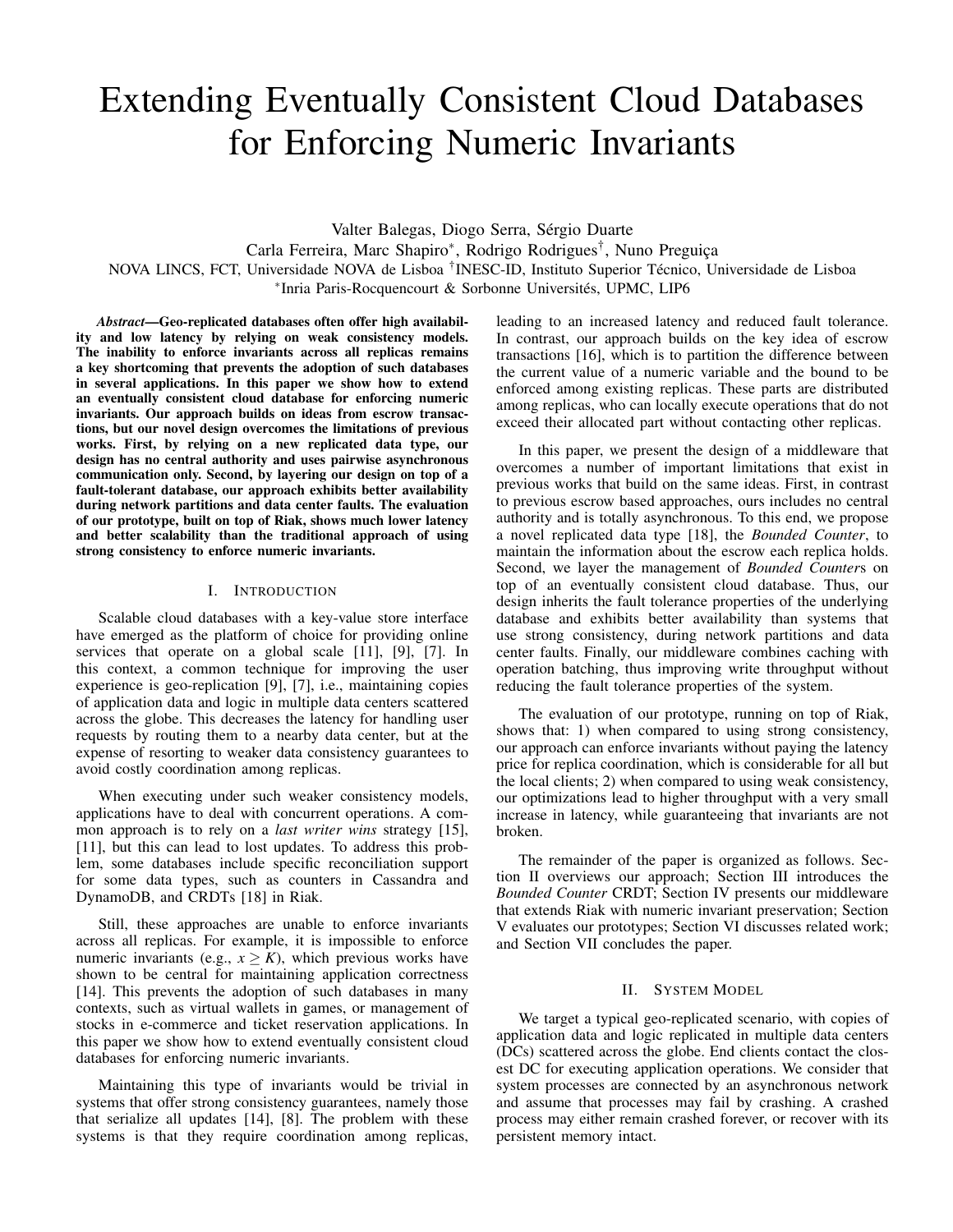System API: In addition to *get(key)* and *put(key, value)* operations to access common objects, our middleware provides the following operations to manipulate *Bounded Counter* objects:

(i) *create(key, type, bound)*, creates a new *Bounded Counter* with the given *key*, constraint *type* ( $\geq$ , $\leq$ ) and *bound* – e.g., *create('A', '* $\geq$ ', 10) creates a counter with initial value 10 that enforces constraint  $A \ge 10$ ;

(ii) *value(key)*, returns the current value of counter *key*;

(iii) *inc(key, value, remote)* and *dec(key, value, remote)*, update the counter if it is known that the change will not break the invariant, with the *remote* flag allowing to request contacting remote nodes if necessary. Update operations return *success* if they succeed or *error* otherwise.

Consistency Guarantees: We build our middleware on top of an eventually consistent database, extending the underlying guarantees with invariant preservation for counters. In particular, the eventual consistency model means that the outcome of each operation reflects the effects of only the subset of operations that have already been executed by the replica that the client has contacted. However, for each operation that successfully returns at a client, there is a point in time after which its effect becomes visible to every operation that is invoked after that time, i.e., operations are eventually executed by all replicas.

In terms of the invariant preservation guarantee, our system guarantees that the value of the counter never violates the bounds specified by the invariant, neither *locally* nor *globally*. By locally, this means that the subset of operations seen by the replica must obey:

lower bound ≤ initial value +∑*inc*−∑*dec* ≤ upper bound. By globally, this means that, at any instant in the execution of the system, when considering the union of all the operations executed by every replica, the same bounds must hold.

Note that the notion of causality is orthogonal to our design, in the sense that if the underlying storage system offers causal consistency, then we also provide numeric invariantpreserving causal consistency.

Enforcing Numeric Invariants: To enforce numeric invariants, our design borrows ideas from the escrow transactional model [16]. The key idea is to see the difference between the value of a counter and its bound as a set of rights to execute operations. Consider, for example, a counter, *n*, with initial value  $n = 40$  and an invariant  $n \ge 10$ . In this case, there are 30 rights to execute decrement operations. Executing *dec(5)* consumes 5 of these rights. Executing *inc(5)* creates 5 new rights. In this model, these rights can be split among the replicas of the counter. In our example, if there are 3 replicas, each replica can be assigned 10 rights. If the rights needed to execute some operation exist in the local replica, the operation can safely execute locally, knowing that the global invariant will not be broken. Again, in our example, if the decrements of each replica are less or equal to 10, it follows that the total number of decrements will not exceed 30, and therefore the invariant is preserved. If not enough rights exist, then either the operation fails or additional rights must be obtained from other replicas.

Our approach encompasses two components that work together to achieve the goal of our system: a novel data structure, the *Bounded Counter* CRDT, to maintain the necessary information for locally verifying whether it is safe to execute an operation or not (Section III); and a middleware to manipulate instances of this data structure, which are persistently stored in the underlying cloud database (Section IV).

# III. DESIGN OF BOUNDED COUNTER CRDT

This section presents the *Bounded Counter*, a CRDT that maintains information for enforcing numeric invariants without requiring coordination for most executions of operations.

# *A. CRDT Basics*

Conflict-free replicated data types (CRDTs) [18] are a class of distributed data types that allow replicas to be modified without coordination, while guaranteeing that replicas converge to the same value after all updates are propagated and executed in all replicas.

In this work, we adopted the state-based model of CRDTs, as we built our work on top of a key/value store (KV-Store) that synchronizes replicas by propagating the state of the database objects. In this model, an operation submitted in a given site executes in the local replica. Updates are then propagated among replicas in peer-to-peer interactions, where a replica  $r_1$  propagates its state to another replica  $r_2$ , which merges its local state with the received state, by executing the *merge()* operation.

It has been proven that a sufficient condition for guaranteeing the convergence of the replicas of state-based CRDTs is that the object conforms the properties of a monotonic semilattice object [18], in which: *(i)* The set *S* of possible states forms a semi-lattice ordered by  $\leq$ ; *(ii)* The result of merging state *s* with remote state  $s'$  is the result of computing the least upper bound (LUB) of the two states in the semi-lattice of states, i.e.,  $merge(s, s') = s \sqcup s'$ ; *(iii)* The state is monotonically non-decreasing across updates, i.e., for any update  $u, s \le u(s)$ .

# *B. Bounded Counter CRDT*

We now detail the *Bounded Counter*, a CRDT for maintaining the invariant *greater or equal to K*. The pseudocode is presented in Figure 1.

*Bounded Counter* state: The *Bounded Counter* maintains the limit value  $K$  and information about the rights each replica holds. For a system with *n* replicas, this information is stored in: a matrix *R*, where entry  $R[i][j]$  keeps the rights transferred from replica *i* to replica *j*; and in a vector  $U$ , where  $U[i]$  keeps the rights consumed by replica *i*.

Operations: An *increment* executed at *r<sup>i</sup>* updates the number of increments for  $r_i$  by updating the value of  $R[i][i]$ . This operation is safe and can always execute locally.

A *decrement* executed at  $r_i$  updates the number of decrements for  $r_i$  by updating the value of  $U[i]$ . This operation can only execute if *r<sup>i</sup>* holds enough rights locally before executing the operation, otherwise the operation fails.

The rights of replica *r<sup>i</sup>* , returned by function *localRights*, are given by adding the local increments  $R[i][i]$  to the transfers from other replicas to  $r_i$ , given by  $\sum_{j : j \neq i} R[j][i]$ , subtracting the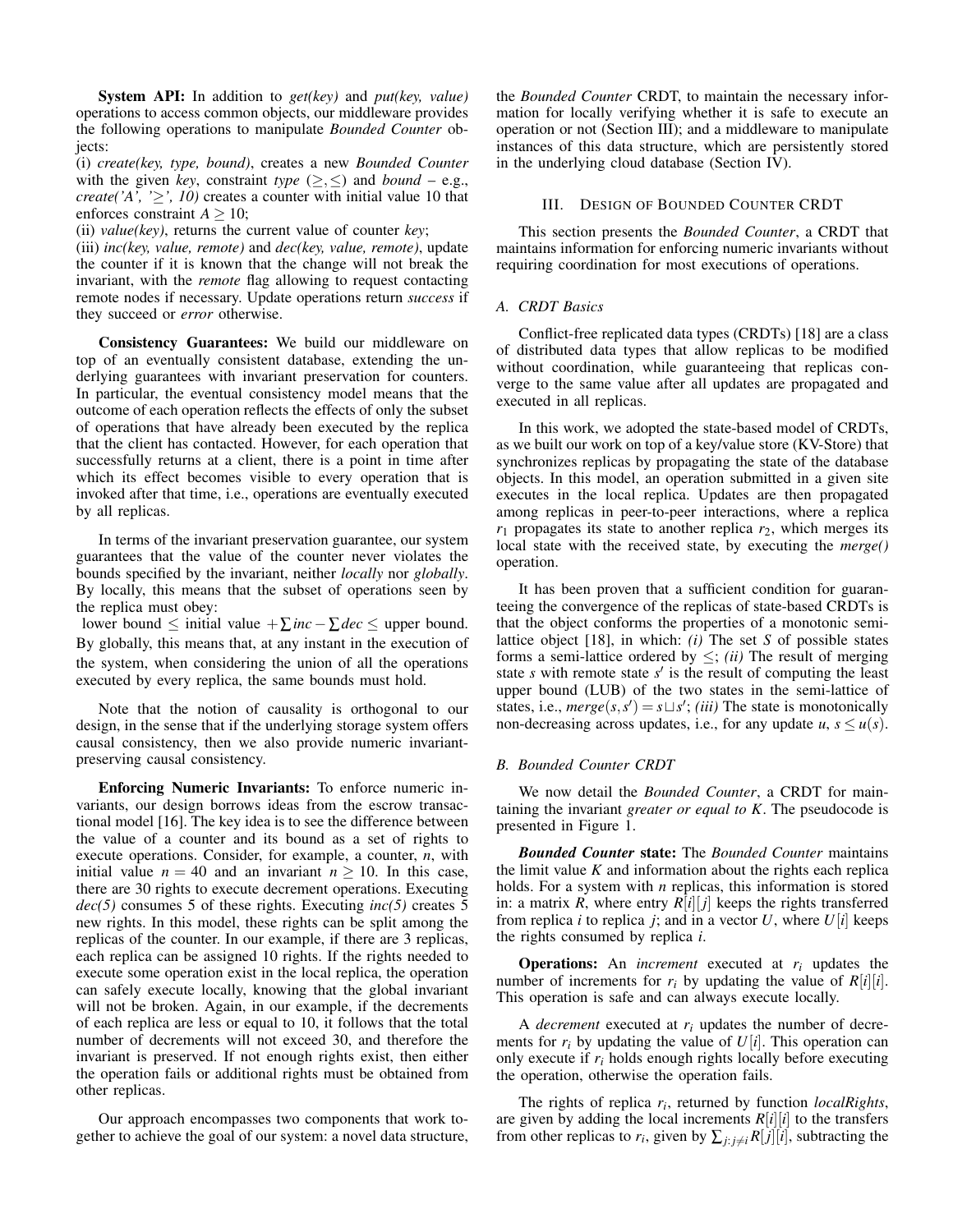1: payload integer[*n*][*n*] *R*, integer[*n*] *U*, integer *min* 2: initial [[0,0,...,0], ..., [0,0,...,0]], [0,0,...,0], *K* 3: query *value* () : integer *v* 4:  $v = min + \sum_{i \in I ds} R[i][i] - \sum_{i \in I ds} U[i]$ 5: query *localRights* () : integer *v* 6:  $id = repld()$  %Id of the local replica 7:  $v = R[id][id] + \sum_{i \neq id} R[i][id] - \sum_{i \neq id} R[id][i] - U[id]$ 8: update *increment* (integer *n*) 9:  $id = repId()$ 10:  $R[id][id] = R[id][id] + n$ 11: update *decrement* (integer *n*) 12: pre-condition  $localRisk() > n$ 13:  $id = repId()$ 14:  $U[id] = U[id] + n$ 15: update *transfer* (integer *n*, replicaId *to*): boolean *b* 16: pre-condition  $b = (local Rights() \ge n)$ 17:  $from = repId()$ 18:  $R[from][to] := R[from][to] + n$ 19: update *merge* (S) 20:  $R[i][j] = max(R[i][j], S.R[i][j]), \forall i, j \in \text{Ids}$ 21:  $U[i] = max(U[i], S.U[i]), \forall i \in \mathit{Ids}$ Fig. 1: *Bounded Counter* for invariant *greater or equal to K*.



Fig. 2: Example of the state of *Bounded Counter* for maintaining the invariant *greater or equal to 10*.

transfers from  $r_i$  to other replicas,  $\sum_{j: j \neq i} R[i][j]$ , and subtracting the local decrements  $U[i]$ .

Figure 2 shows an example of a *Bounded Counter* for the invariant *greater or equal to 10*. The initial value of the counter is the bound of the constraint, 10. Replicas  $r_1$ ,  $r_2$  and  $r_3$  have incremented the counter by 30, 1 and 0 units, respectively, as shown in the diagonal of *R*. The current value of the counter is given by adding to the limit, the increments performed in every replica,  $\sum_i R[i][i]$ , and subtracting the decrements,  $\sum_i U[i]$ , as represented in the grey cells. The operation *transfer* transfers rights from  $r_i$  to some other replica  $r_j$ , by increasing the value recorded in  $R[i][j]$ . This operation can only execute if enough local right exist. In the example of Figure 2, transfers of 10 rights from  $r_1$  to each of  $r_2$  and  $r_3$  are recorded in the values of *R*[1][2] and *R*[1][3].

The *merge()* operation is executed during peer-to-peer synchronization, when a replica receives the state of a remote replica. The local state is updated by just taking, for each entry, the maximum of the local and the received value.

In a companion technical report [4], we prove that the *Bounded Counter* is a CRDT and that the data structure ensures invariant maintenance in the presence of concurrent updates in different replicas. A TLA proof of correctness is also available.

Extensions: The exact same logic can be applied to preserve invariants of the form *less or equal to K*: Rights represent the possibility of executing *increment* operations instead of *decrement* operations. The specification of the data type is changed accordingly.



Fig. 3: Middleware for deploying *Bounded Counters*.

Some applications may require two bounds for a counter, e.g., *greater or equal to K*<sup>0</sup> and *less or equal to K*1. A *Bounded Counter* can maintain an invariant of that form by combining the information of two *Bounded Counter*s in one object, similarly to what is done to specify a PN-Counter from two P-Counters [18]. Some expressions might involve constraints over multiple counters. With the current prototype, the only way to implement these is to store them in a single object, but we do not support it in the current interface.

In general, the approach used for *Bounded Counter*s can be applied to other data types that support escrow [22].

Optimizations: The state of *Bounded Counter* has complexity  $O(n^2)$ , for *n* logical replicas. In practice, the impact of this is expected to be small as the number of data centers in common deployments is typically small and each DC will typically hold a single logical replica. In a technical report [4] we show how to lower the space complexity of *Bounded Counters* to  $O(n)$ .

## IV. MIDDLEWARE TO ENFORCE NUMERIC INVARIANTS

We now present a middleware, depicted in Figure 3, that uses *Bounded Counter*s to extend cloud databases with numeric invariants. In each DC, our system is composed by a set of middleware nodes and an underlying key-value store to persistently store data. Operations on regular objects execute directly in the key-value store. Operations on counters are handled by middleware nodes, with client requests routed to a specific node using a DHT communication substrate.

In our prototype, we use *riak\_core* [10] as the DHT communication substrate and Riak 2.0, a key-value store inspired in Dynamo [9], as the underlying storage system. Riak 2.0 also includes a conditional write mode, where a write from a client fails if there has been a concurrent write since the client's previous operation. Our middleware uses this mechanism to serialize the execution of operations for each counter in each replica. We deploy a logical replica of the *Bounded Counter* per DC, which is replicated in a quorum of nodes by Riak. An operation in a counter is sent to the DHT node responsible for the counter. The DHT node executes the operation by reading the counter from Riak, executing the operation and writing back the new value, using the conditional write mechanism. The operation only succeeds if it is safe, i.e., if the local replica holds enough rights to guarantee the invariant is preserved. By using the conditional write mechanism, we guarantee that operations in each *Bounded Counter* execute sequentially without requiring any guarantees from the DHT. For example, if during a reconfiguration, concurrent requests to the same counter are sent to two different nodes, our approach is still safe as one of the operations will fail when writing to Riak.

Since Riak does not geo-replicate keys marked as strongly consistent, our middleware is responsible for replicating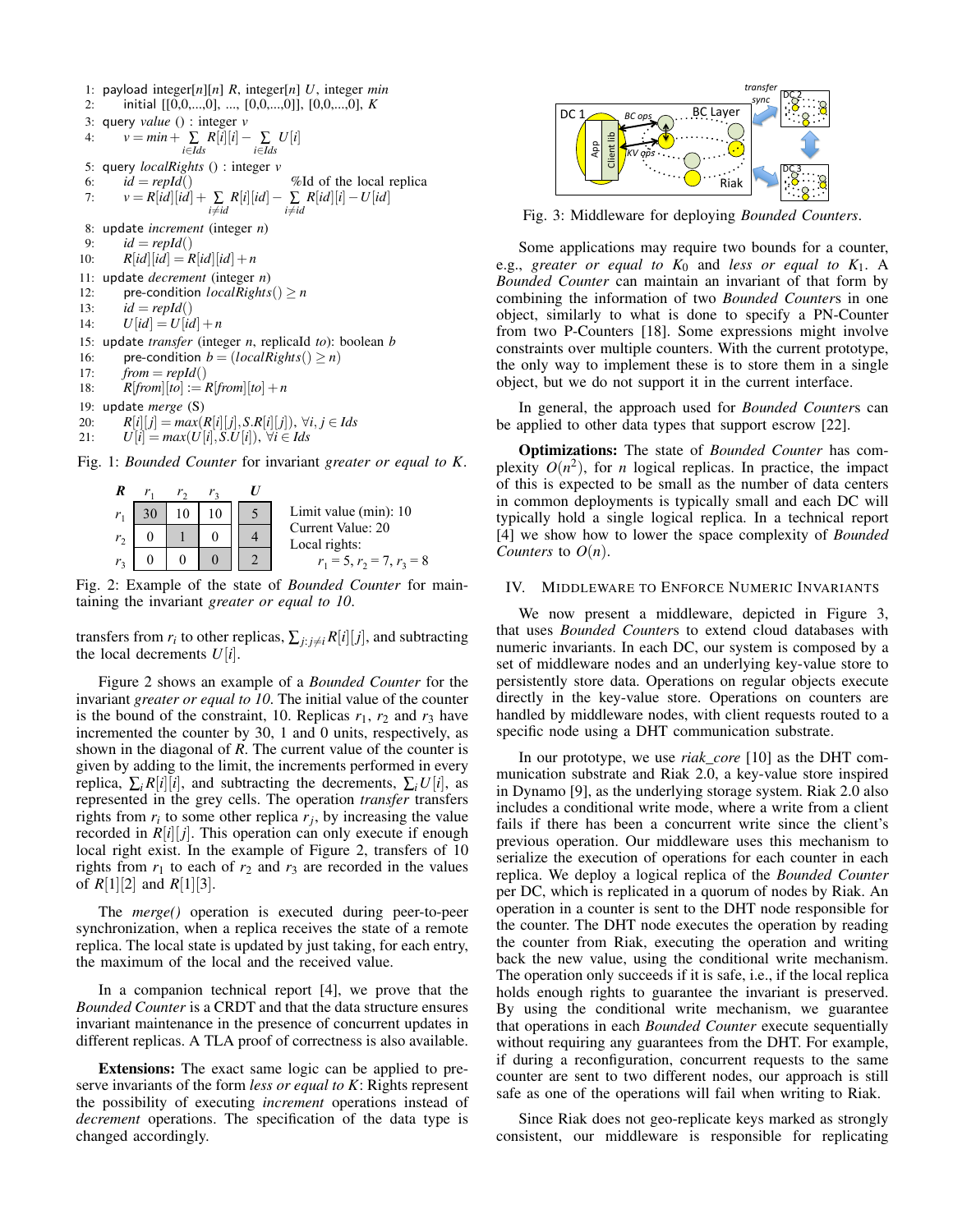*Bounded Counters* across DCs. To this end, each DHT node periodically propagates modified *Bounded Counters* to the remote DCs. When the payload is delivered on the remote DC, it is merged with the local state. This strategy batches a sequence of local operations on a single key and propagates them in a single update, saving bandwidth and processing.

Transferring Rights: Our middleware exchanges rights between replicas in two situations. First, when an operation cannot execute in a replica and the application has specified that remote replicas should be used. In this case, the DHT node executing the operation requests a transfer from a remote DC. To this end, it sends a message to a node in the remote data center, so that it executes a *transfer* operation in the *Bounded Counter*. Second, replicas proactively exchange rights in the background periodically to balance the rights assigned to each replica. These mechanisms are detailed in a separate document [4].

Fault tolerance: We now analyze how our middleware designs provide fault tolerance building on the fault tolerance properties of the underlying cloud database.

The cloud database is assumed to have sufficient internal redundancy to never lose its state in a DC. However, a failure in a node of the middleware layer may cause the DHT to reconfigure, with the possibly that two nodes temporarily accept requests for the same key. This does not affect correctness as we rely on conditional writes to guarantee that operations of each counter are serialized.

During a network partition, rights can be used in both sides of the partition – the only restriction is that it is impossible to transfer rights between any two nodes in different partitions. If an entire DC becomes unavailable, only the rights owned by the unreachable DC become temporarily unavailable. This contrasts with state-of-the-art strong consistency protocols [12], which can only serve requests if at least a majority of replicas (or a primary) is reachable. In our approach, any replica can serve requests if it owns enough rights or if it can gather the needed rights from reachable replicas.

Improving the performance of the middleware: Our prototype includes a number of optimizations to improve its efficiency. The first optimization is to cache *Bounded Counters* on the DHT nodes. This allows us to avoid reading the counter, when it is already in cache. Second, under high contention in a *Bounded Counter*, the design described so far is not very efficient, since an operation must complete before the next operation starts being processed. In particular, since processing an update requires writing the modified *Bounded Counter* back to the Riak database to ensure durability, each operation can take a few milliseconds to complete. To improve throughput, while the write to Riak is taking place, the requests received by the DHT node are processed using the cached counter. The system still writes the batched updates to storage before replying to the waiting clients, but this strategy allows to execute a single write for multiple requests. Our evaluation shows that this strategy improves the throughput of the system by orders of magnitude.

# V. EVALUATION

We evaluated experimentally our prototype to address the following main questions. (i) How much overhead is introduced by our middleware? (ii) What is the throughput and latency for different levels of contention? (iii) What is the latency when the value is close to the invariant bounds?

# *A. Configurations and Setup*

In the experiments, we compare our middleware, *BC*, with the following configurations:

*Weakly Consistent Counters (Weak).* This configuration uses Riak 2.0 Enterprise Edition (EE), with native counters running under weak consistency. Native counters handle conflicts automatically inside the database layer. The native georeplication mechanism of Riak EE is used.

*Strongly Consistent Counters (Strong).* This configuration runs a Riak 2.0 Community Edition database (for using conditional writes) in a single DC, serving local and remote requests. Updating a counter uses the conditional write mechanism of Riak for enforcing serializability, only succeeding if no concurrent write has completed.

Our experiments comprised 3 Amazon EC2 DCs distributed across the globe. The average latency between DCs is: US-East–Us-West, 80 ms; Europe (EU-West)–US-East, 96 ms; Europe–US-Wast, 160 ms. In each DC, we use three m1.large machines with 7.5GB of memory for running the database servers and server-based middleware and three m1.large machines for running the clients.

Data is fully geo-replicated in all DCs, with clients accessing the replicas in the local DC. Riak operations use a quorum of 3 replicas for writes and 1 replica for reads. In *Strong*, georeplication is not used, data is stored in the US-East DC, which minimizes the latency for remote clients.

# *B. Single Counter*

We first evaluate performance under high contention. To this end, we use a single counter initialized to a value that is large enough to never break the invariant. Clients execute 20% of increments and 80% of decrements in a closed loop with a think time of 100 ms. Each experiment runs for two minutes after the initialization of the database. The load is controlled by tuning the number of clients running in each experiment, with clients evenly distributed among the client machines.

Throughput vs. latency: Figure 4 presents the variation of the throughput vs. latency values as more operations are injected in the system.

The results of *Strong* show that throughput quickly starts degrading when load increases. This occurs because when more clients try to submit operations to a single DC they increase the interference, which prevents the conditional write from succeeding. We also observe that *Strong* exhibits the higher latency values which occurs because requests are all redirected to a single DC which is remote for 2/3 of the clients.

In comparison to *Strong*, the throughput of *Weak* is much larger and it does not degrade when increasing the load – after reaching the maximum throughput, increasing the load just leads to an increase in latency. The much higher throughput of the middleware solution is due to the batching mechanism of *BC*, which batches a sequence of updates into a single write to storage. To prove this hypothesis, we ran the same experiment, turning off the batching and writing every update in Riak,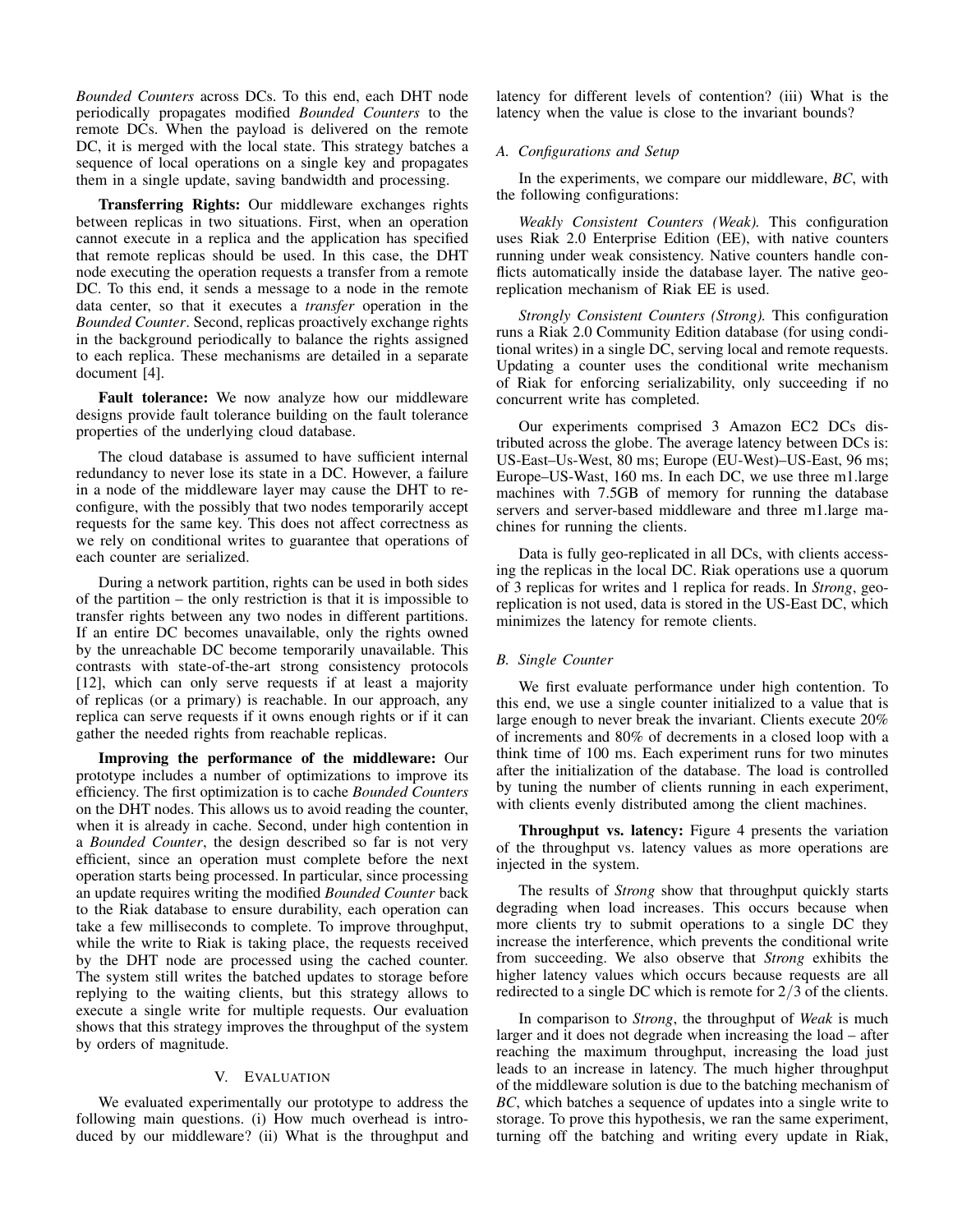

Fig. 4: Throughput vs. latency with a single counter.

TABLE I: Latency of operations with a single counter.

| Median (Max) latency (ms) | Weak | Strong    | BС     |
|---------------------------|------|-----------|--------|
| US-East                   | 2(7) | 172 (180) | 4 (9)  |
| US-West                   | 2(7) | 169 (187) | 8 (13) |
| Europe                    | 2(8) | 5(9)      | 5(11)  |

*BC-nobatch*. In this case, we can observe that the throughput is much lower than *Weak*, as the middleware introduces an additional communication step and executes operations in sequence. The same approach for batching multiple operations into a single Riak write could be used with other configurations, such as *Weak*, to improve their scalability.

Latency under low load: Table I presents the median and maximum latency experienced by clients in different regions under low load. As expected, the results show that for *Strong*, remote clients experience high latency, while local clients are fast. It also shows that our middleware introduces an overhead of about about 2 ms when compared with *Weak*, which is justified by the additional communication steps.

Effects of exhausting rights: In this experiment we evaluate the behavior of our middleware when the value of the counter approaches the limit and contention for the last available rights rises. We initialize the counter with the value 6000 and 5 clients execute decrement operations until all rights are consumed. Figure 5 shows that most operations have low latency, with a few peaks of high latency whenever a replica needs to obtain additional rights. The number of peaks is small because most of the time the proactive mechanism for exchanging rights is able to provision a replica with enough rights before all local rights are consumed. We see these peaks more frequently near the end of the experiment, because there are less resources available and they might be temporarily exhausted. When all resources are consumed, replicas stop requesting rights and operations fail locally.

Invariant Preservation: To evaluate the severity of the risk of invariant violation, we computed how many decrements in excess were executed with success in the different solutions. We run the same experiment as before, but vary the number of clients. Figure 6 shows that *Weak* is the only configuration that experiences invariant violation. The operation for decrementing consists in reading the counter, checking if the value is greater than the limit and executing a decrement. The decrement operation is not atomic and because of this, multiple decrements can execute concurrently considering the same read value. This effect increases with the number of clients and concurrent updates.



Fig. 5: Latency of each operation over time for BC.



Fig. 6: Decrements executed in excess, violating invariant.



Fig. 7: Throughput vs. latency with multiple counters.

#### *C. Multiple Counters*

To evaluate how the system behaves in the common case where clients access to multiple counters, we ran the experiment of Section V-B with 100 counters. For each operation, a client selects the counter to update randomly with uniform distribution. The results presented in Figure 7 show that *Strong* now scales to a larger throughput. The reason for this is that by increasing the number of counters, the number of concurrent writes to the same key is lower, leading to a smaller number of failed operations. Additionally, when the maximum throughput is reached, the latency degrades but the throughput remains almost constant.

The *Weak* configuration scales up to a much larger value (9K decrements/s compared with 3K decrements/s for a single counter). As each Riak node includes multiple virtual nodes, when using multiple counters the load is balanced among them – enabling multi-core capabilities to process multiple requests in parallel (whereas with a single node, a single virtual node is used, resulting in requests being processed sequentially).

The results show that *BC* has a low latency (close to that of *Weak*) as long as the number of writes can be handled by Riak's conditional write mode in a timely manner. In contrast with the experiment with a single counter, Riak's capacity is shared among all the keys, each contributing with writes to Riak. Therefore, as the load increases, writing batches to Riak will take longer to complete and contribute to accumulate latency sooner than in the single key case. Nevertheless, batching still allows multiple client requests to be processed per each Riak operation, leading to a better throughput. The maximum throughput even surpasses the results for the *Weak* configuration.

The results for *BC-nobatch*, where each individual update